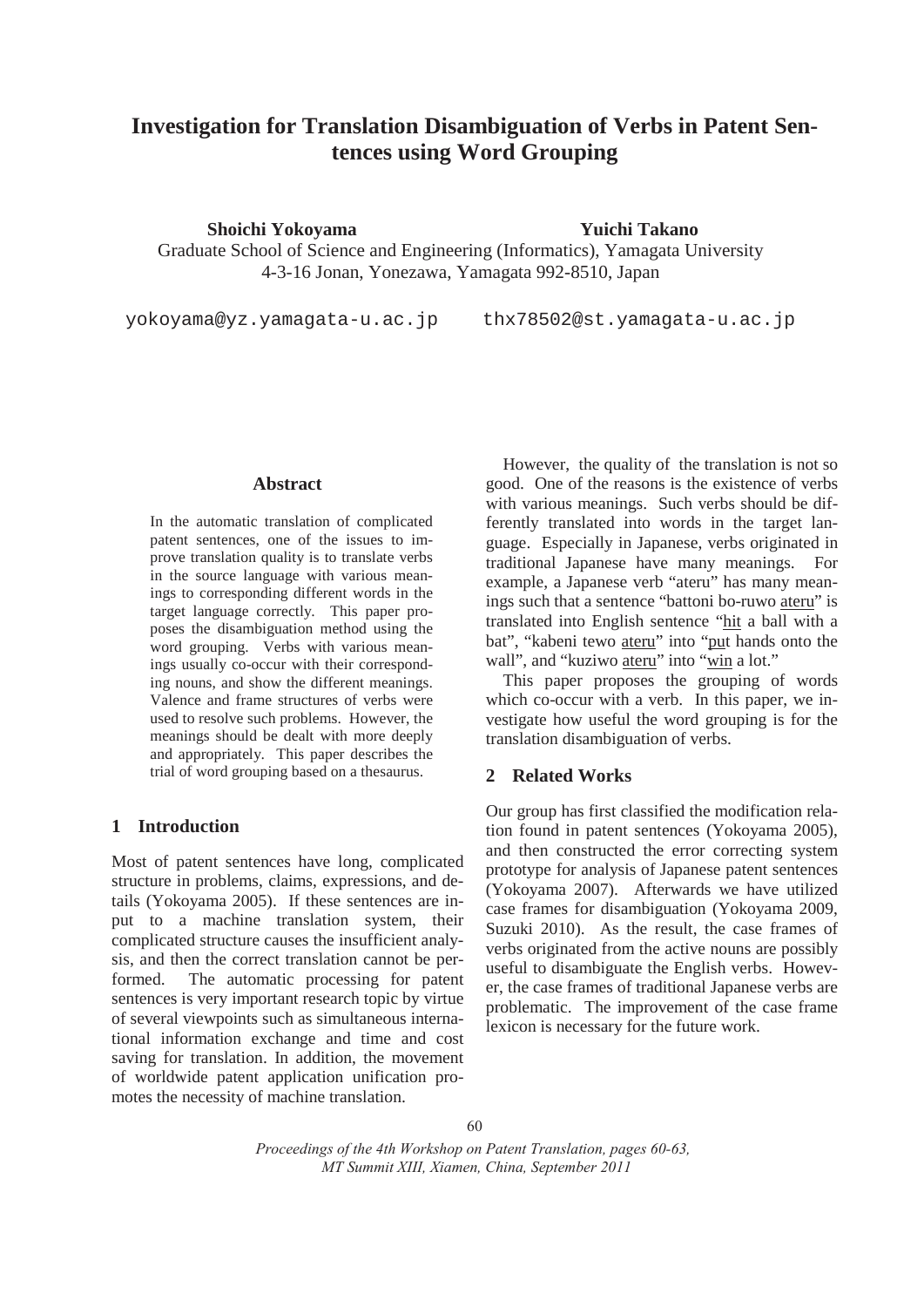

Fig.1 Flowchart of Disambiguation

Tsunakawa et al. proposed the knowledge acquisition for equivalent selection of words using a comparable corpus (Tsunakawa 2011). Unsupervised learning for disambiguation using the data from a lexicon and a corpus is proposed (Ide 1998). In their paper, grammatical information such as part-of-speech, words with syntactic relation, and words relative to the field with coocurrence are used as cues.

Dagan et al. proposed the disambiguation using a mono-lingual corpus in the target language (Dagan 1994). Li constructed the bootstrapping classifier for disambiguation of word translation (Li 2002). Vickrey et al. introduced the selection of translation equivalents considering the context into SMT system (Vickrey 2005). One of the important issues here is to introduce the SMT features into total sentences.

## **3 Procedure and Investigations**

## **3.1 Procedure**

Figure 1 shows the procedure with three steps:

(1) Semantic grouping lexicon is constructed for patent sentences.

- (2) Data for learning are divided into predicate argument structures (Iida 2007), and grouping the words are done.
- (3) Sentences for grouping and corresponding words are added into the lexicon for disambiguation.

In order to construct the lexicon and confirm its usefulness, we have two investigations. One is the disambiguation of verbs using translation web sites. The other is to confirm the effectiveness of word grouping.

#### **3.2 Investigation 1: Disambiguation in web sites**

In order to confirm the efficiency of semantic interpretation to the disambiguation for machine translation, we investigate the efficiency of disambiguation using grouping.

The data are extracted from the claims in Japanese patent application A61B (medicine, veterinary medicine, or hygiene) published in 2004 (Japio 2004). In the database, Japanese sentences and their translation by human are included.

In our investigation, we deal with the Japanese verb "hukumu", which occurs very frequently in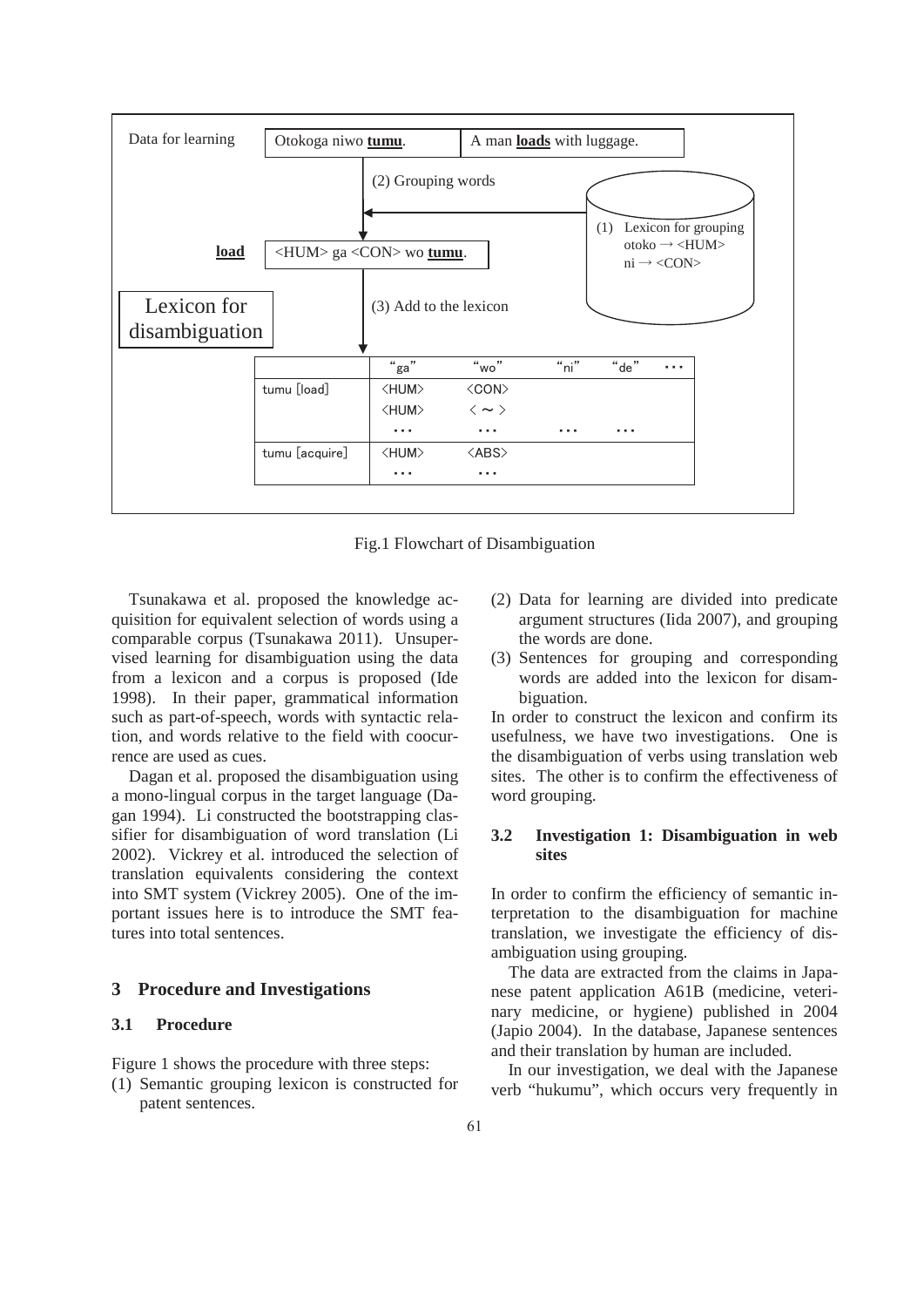patent sentences. The verb "hukumu" mainly, in one hand, means "include" (as a part of the whole things), while on the other hand, means "contain" (to have things in the something).

We extract randomly 60 sentences which include the verb "hukumu" and in which 30 of the corresponding English verb is "include", the rest 30 is "contain." These 60 sentences are translated using 4 web machine translation sites (MTsites 2011).

|         | excite | Google | Infoseek | Yahoo! |
|---------|--------|--------|----------|--------|
| include |        | 16     | 30       |        |
| contain | 18     |        |          |        |
| others  |        |        |          |        |

## Table 1 Translation results for the English corresponding word "include"

|         | excite | Google | Infoseek | Yahoo! |
|---------|--------|--------|----------|--------|
| include | 19     |        |          |        |
| contain |        |        |          |        |
| others  |        |        |          |        |

Table 2 Translation results for the English corresponding word "contain"

Tables 1 and 2 show the results. Some sites may use the semantic information, while some sites not. Even the site which may consider to disambiguate shows not so high quality. There are some mistakes according to the reference number such as "means11" and "processing circuit32."

## **3.3 Investigation 2: Grouping**

We then investigate the efficiency of disambiguation using grouping the words. 60 sentences mentioned above are selected. Based on one of the famous Japanese thesauri "Nihongo Goi Taikei" (Ikehara 1997), the concepts at the sixth layer are adopted. Nouns which co-occur with the verb "hukumu" are replaced into the concept at the sixth layer by human. In case of compound nouns, only the last noun is left and rewritten. The rewritten sentences are automatically translated on the web sites, and the resulted disambiguation is investigated.

|            | Japanese                                            | English                            |  |
|------------|-----------------------------------------------------|------------------------------------|--|
| (a) Before | $\le$ Sihatu musen                                  | Each of the first                  |  |
|            | Syuhasu reiki                                       | train that includes                |  |
|            | parusu> wo                                          | <a radio<="" td=""></a>            |  |
|            | sorezore                                            | frequency                          |  |
|            | hukunda                                             | excitation pulse>                  |  |
| After      | <buturi<br>gen-</buturi<br>                         | Each contains the                  |  |
|            | SVO                                                 | $<$ physics $>$                    |  |
|            | wo sorezore                                         |                                    |  |
|            | hukunda                                             |                                    |  |
| (b) Before | <yoyaku< td=""><td>Contents included</td></yoyaku<> | Contents included                  |  |
|            | zyoho><br>ni                                        | in the <best in-<="" td=""></best> |  |
|            | hukumareru                                          | spection>                          |  |
|            | kensa naiyo                                         |                                    |  |
| After      | <tisiki></tisiki>                                   | Contents<br>con-                   |  |
|            | ni hukumareru                                       | the<br>tained<br>in                |  |
|            | kensa naiyo                                         | <knowledge< td=""></knowledge<>    |  |
|            |                                                     | examination>                       |  |

Table 3 Examples improved by word grouping

|               | Japanese                                                                    | English                  |  |
|---------------|-----------------------------------------------------------------------------|--------------------------|--|
| <b>Before</b> | <seitai kasseina<="" th=""><th>And <math>\sin</math> vivo</th></seitai>     | And $\sin$ vivo          |  |
|               | baio seramikkusu                                                            | absorption of            |  |
|               | huntai> wo                                                                  | porous powder>           |  |
|               | hukunda <seitai< th=""><th>containing <math>\langle a</math></th></seitai<> | containing $\langle a$   |  |
|               | nai kyusyuseino                                                             | bioactive                |  |
|               | takositu tai> to,                                                           | bioceramics>             |  |
| After         | $\langle kozo \rangle$ wo                                                   | $\le$ Structure $>$      |  |
|               | hukunda <kozo></kozo>                                                       | including                |  |
|               | to.                                                                         | <the structure=""></the> |  |

Table 4 Errored example from correct one

|                             | excite  |         | Google  |         |
|-----------------------------|---------|---------|---------|---------|
|                             | contain | include | contain | include |
|                             |         |         |         |         |
| $\rightarrow \times$        |         |         |         |         |
| $\times \rightarrow \times$ | 20      | 15      |         |         |
|                             |         |         |         |         |

Table 5 Efficiency of replacement of words